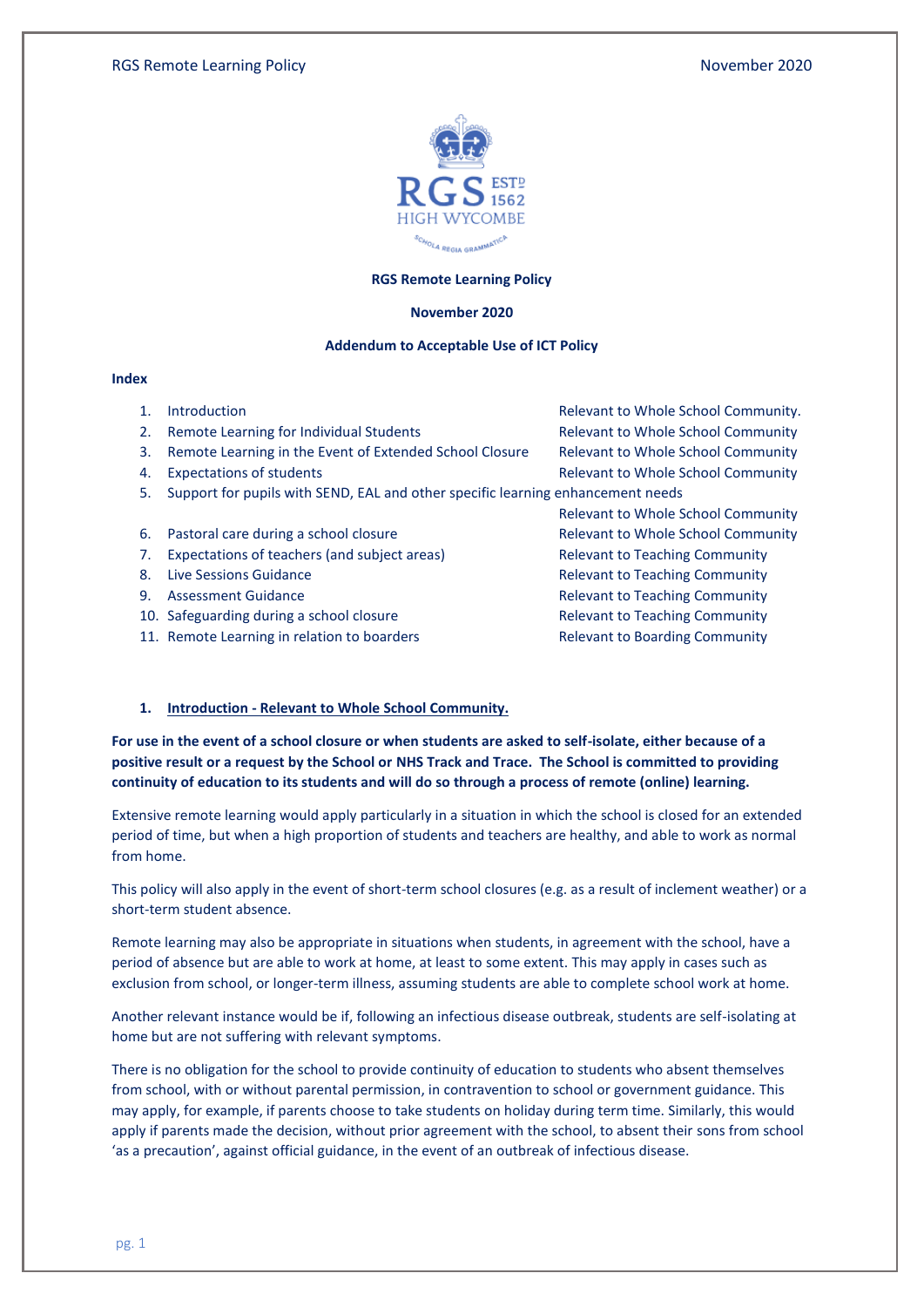# RGS Remote Learning Policy November 2020

This policy will be reviewed on a yearly basis and may be revised as necessary in light of further experience of remote learning and the circumstances around its necessity. For example, the extent to which different methods of instruction are employed is likely to be determined by the length of any school closure and the ability of both students and teachers to participate in remote learning, owing to widespread illness, for example.

This policy is for the whole school, including the Boarding House.

# 2. Remote Learning for Individual Students- Relevant to Whole School Community

Assuming an absence has been agreed with the school, and the student in question is healthy enough to work from home, the school will provide work for students who are unable to attend in person. If this occurs for an individual student, the collation of work and communication with the parent will be coordinated by the student's Head of Year and Form Tutor. Subject staff will be responsible for providing work via Office365 Teams/Assignments and/or the VLE. If there are any issues with the compilation of work, Form Tutors should liaise with the relevant Head of Year or Subject Leader.

Though every case will have its own specifics, guidelines for work expectations can be found on AllStaff in the following documents: RGSHW Consistency Expectations – **Provision for a Boy Isolating at Home during Normal Schooling** and **RGSHW Consistency Expectations in Case of Further Lockdown**.

Work will be provided to students in this way from the first day of absence.

This is also applicable if a significant number of students are absent from school.

3. Remote Learning in the Event of Extended School Closure – Relevant to Whole School Community

In the event of an extended school closure, the school will provide continuity of education in the following ways:

1. Form Time 0845-0905. Attendance register (link to IT Geek video) to be taken and sent to attendance@rgshw.com.

2. Attendance registers to be taken at the start of Period 5. Please send to attendance@rgshw.com. 3. We ask that all subject staff (unless poorly) have regular interaction with their classes, please discuss this with your Subject Leader if you would like further guidance.

4. If a two-week lockdown, we will continue to operate to the existing timetable. Please do **not** set homework, except for exam classes. All subjects in the timetable will continue, subjects will not be optional.

5. If lockdown persists, we will rewrite the timetable such that the school day is condensed. We will then ask that homework **is** set for all classes previously exempt.

6. Please ensure that all boys receive one piece of feedback per subject per week; this does not need to be written, a verbal comment, on occasion, is perfect.

A boy's work can be included in Whole Class Feedback that is prepared for the class. An Office365 automatically marking Form and/or modelling also work.

7. Please use creative AfL if you can, and please let the HoY know as soon as is possible about any concerns. We will aim to support vulnerable boys (those who are not engaging) once again in the Queens Hall. 8. Please aim to respond to all emails from boys or parents within 48 hours (excluding weekends and taking into consideration part time staff), even if this is in the form of a holding email whilst further answers are collated. Parents have been reminded that staff have full teaching timetables between 8.40-15.40. Staff may respond during the evening or at weekends if they wish, but this is their choice and **NOT** an expectation from the School.

9. If you are too unwell to set cover work, please notify your SL, who will provide cover work on your behalf.

Students and teachers are expected to have access to the internet whilst at home; the school recognises that many families may not have home printers and School will therefore not require the printing of material.

The primary platforms the school will use to deliver continuity of education are: Office365 SharePoint and the VLE: access to Sharepoint is via<https://rgshw.sharepoint.com/sites/RGS-Home> and the VLE via <https://vle.rgshw.com/login/index.php> .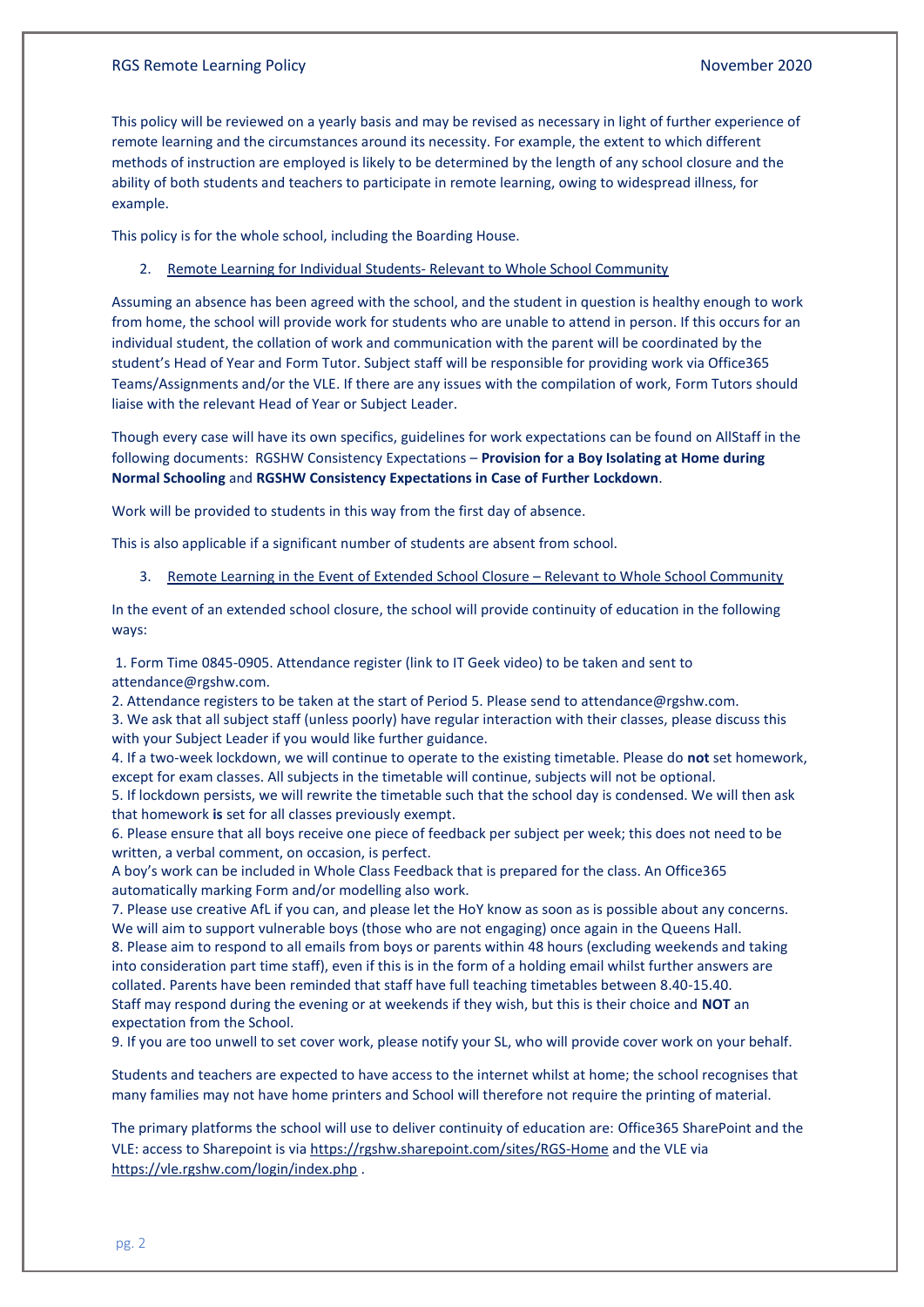# RGS Remote Learning Policy November 2020

Access to these platforms is via a student's normal school login; if students have difficulty with logging in, they should contact the school's IT support at [ithelp@rgshw.com](mailto:ithelp@rgshw.com) .

The extent to which different methods of instruction are employed is likely to be determined by the length of any school closure and the ability of both students and teachers to participate in remote learning. For shorter closures, for example, teachers may set work online for feedback in person once the school has reopened. For longer closures, teachers would make more use of live sessions (see specific **Online Remote Learning Responsible User Agreement** below: Appendix 1) and electronic assessment.

The School reserves the right to vary the range of methods used to provide remote learning tasks, feedback and interaction, based on the particular circumstances of any closure and based on our experience. Subject areas will provide work broadly in line with students' timetables through the School's Sharepoint and VLE platforms.

Tasks will be set in accordance with existing Schemes of Work, and tasks will be designed to allow students to progress through schemes of work at the same pace as if they were in school, where possible. Naturally, remote learning will require students and teachers to take a different approach to working through content, but tasks should ensure the pace of content coverage is as close as possible to in-school teaching, and ensure students do not fall behind. The nature of tasks set should allow students to learn independently, without the specific support of an adult at home. Unless there is a good reason not to, tasks will be set for individual classes.

The type of task set will vary between subjects, but examples of appropriate tasks might include:

- Reading and noting new material from a common subject area textbook or electronic resource
- Working through subject-specific presentations or worksheets provided by the subject area
- Watching a relevant video resource and making notes on it
- Completing a listening exercise (e.g. in languages)
- Written responses to prompt questions, essay plans etc.
- Completion of practice questions or past papers, particularly for those in examination years

• Working through relevant exercises offered by external providers (e.g. SenecaLearning, SamLearning, Languages Online)

Teachers will set tasks through the Assignments function on Sharepoint or the VLE and it is the responsibility of teachers and students to ensure they know how to use this functionality effectively (instructions are made available separately).

Teachers should include line managers as co-owners of Teams to allow them to monitor and support as required.

4. Expectations of students – Relevant to Whole School Community

Assuming that a student is healthy and well enough to work, students will be expected to participate as fully as possible in the remote learning process, attending relevant live sessions, completing independent work, and submitting assessed tasks promptly and to the best of their ability.

Students will also be expected to read and respond to communication from the school (e.g. an email from a form tutor) on a regular basis.

In the event of an extended school closure, teachers will continue to deliver content in line with existing schemes of work once the school is reopened; if any student misses significant parts of the content, they will be able to view material posted online and the school will give consideration to the practicalities of helping students to catch up once the school reopens.

Students should ensure that, in addition to completing the tasks promptly, they should complete any administrative tasks that allow the school to monitor their progress. For example, where tasks are set using Office365 Teams, then they should 'turn in' tasks so teachers can monitor their progress.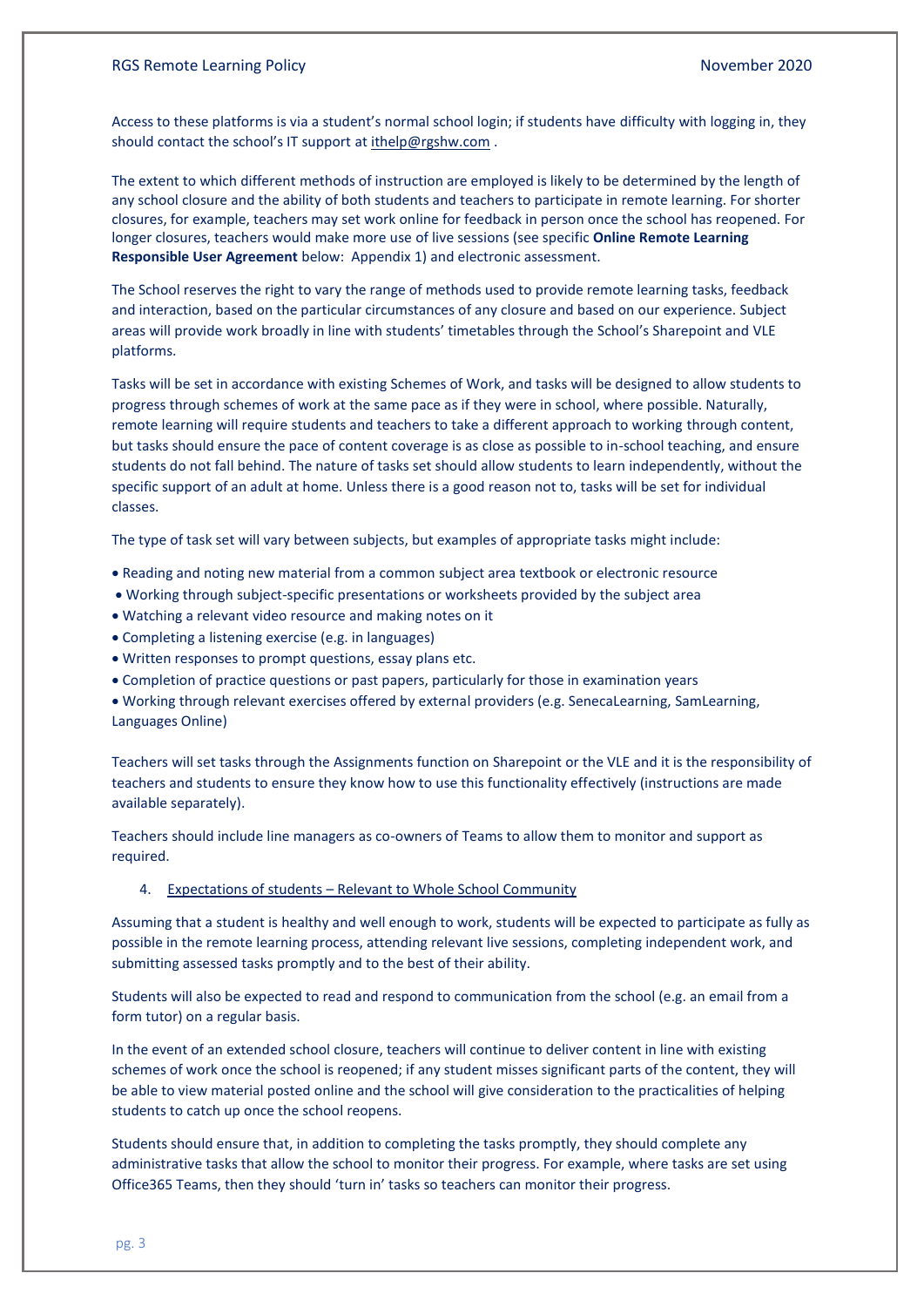If students or parents have any questions about the nature of specific tasks set, these should be directed towards the relevant subject area. If there are questions about a student's overall workload (e.g. a student feels they are overwhelmed or falling behind), these should be directed to the student's Head of Year. Teachers must work on the assumption that students will not necessarily have the full range of books and equipment that they would usually have in school. However, if advance notice is possible, teachers will instruct students to take relevant equipment from their lockers home, or for parents to ensure they have duplicates.

The school does not expect students to have access to any specialist equipment that would usually be provided by the school (e.g. science or art). Teachers should ensure they are able to scan or upload photos of important resources in case students do not have access to them at home. Online textbooks are helpful in this regard and many subjects are now moving over to these.

The school expects that parents have internet access at home to access remote learning resources, but teachers will make no presumption of the student's ability to print at home.

Boys are reminded that the Teams Meetings function is for educational uses only. As such, boys must only use this during reasonable working hours, and we advise that it should not be used between 22.00 and 07.00.

5. Support for pupils with SEND, EAL and other specific learning enhancement needs - Relevant to Whole School Community

Teachers should ensure that work is differentiated as required for all learners when setting online tasks. Profiles are available for SEND pupils and advice can be sought from the AllStaff. In addition, the SEN Department will maintain contact with pupils on their lists requiring regular support, by email or phone with parents/pupils and feed back to teachers using CPOMS if required.

6. Pastoral care during a school closure - Relevant to Whole School Community

In event of a school closure, the primary responsibility for the pastoral care of a student rests with their parents / guardians. However, form tutors (under the guidance of the Pastoral AH and Heads of Year) should check in regularly with their tutees to monitor both academic progress and their general wellbeing.

Form tutors will be expected to pass on feedback to Heads of Year, particularly if there are concerns or a lack of communication.

## 7. Expectations of teachers (and subject areas) – Relevant to Teaching Community

Teachers should ensure they have effective internet and a phone connectivity at home. If this is not available for any reason, teachers can request a school device. If there are IT related issues while remote working, teachers can contact the IT Operations Manager via the [ITHelp@rgshw.com](mailto:ITHelp@rgshw.com) address.

The setting and assessment of remote learning tasks will take place in accordance with school and subject area policies. Under normal circumstances, subject areas take different approaches to the setting and assessment of students' work – for example, the frequency of substantive task set, and the regularity of written assessment provided – and subject area policies will be applied in the event of remote learning. In order that we are providing a consistent approach, Subject Leaders and the DHM are responsible for overseeing the nature and frequency of tasks set and assessed within their subject areas. All teachers should pay due care to the nature of tasks set, so that students have a range of activities to complete at home and are not exclusively working on a screen. Subject Leaders will monitor this and should be included in the tasks set in Office365 as a team member if there is cause for concern.

Teachers are responsible for providing constructive feedback to their students in a timely manner.

Subject Leaders are responsible for overseeing the form and regularity of feedback, and will liaise with the DHM to ensure consistency.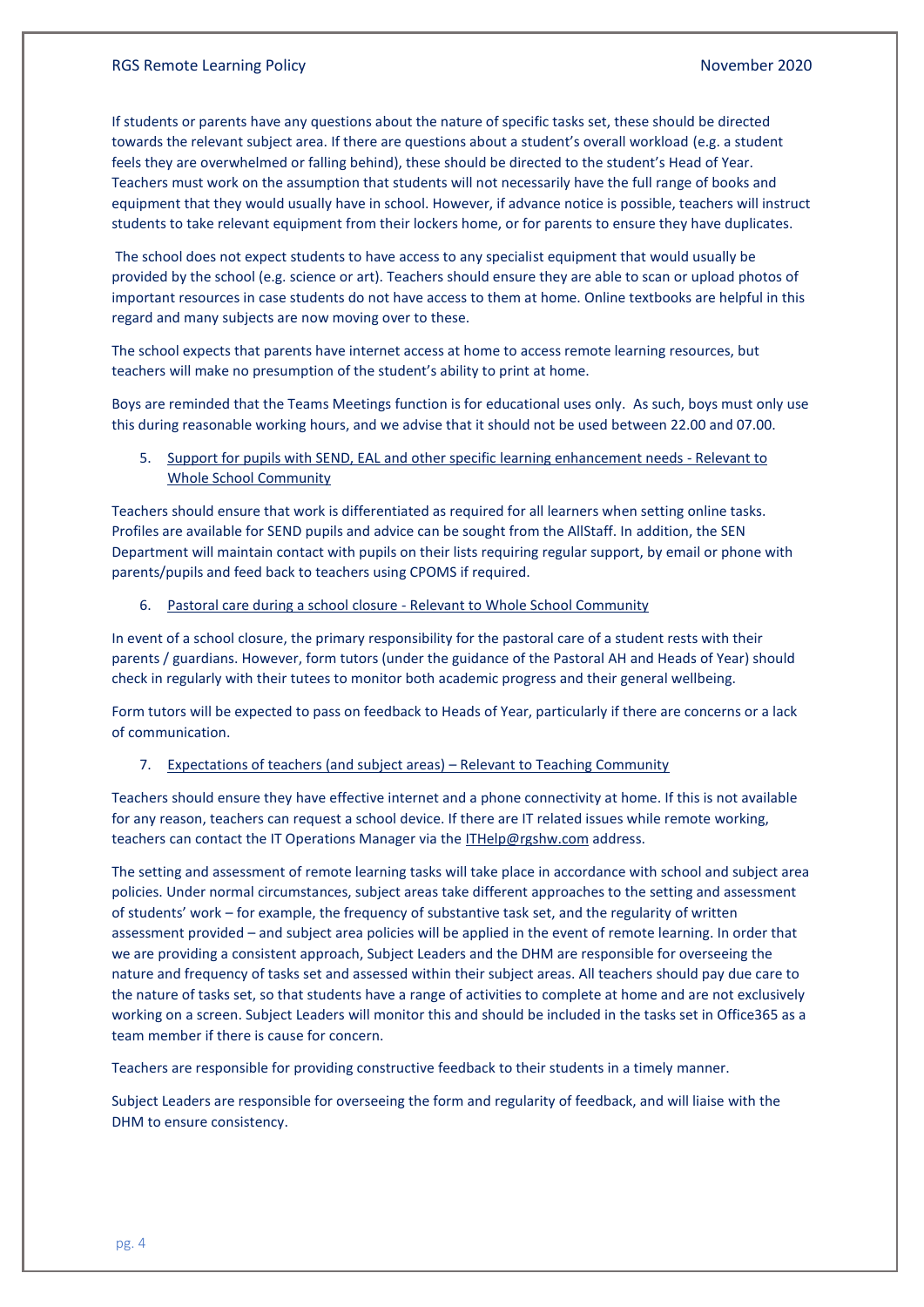In the event a teacher is unwell during a period of remote learning, it becomes the responsibility of the line manager to ensure work is set to her/his classes. Note that illness in these cases will treated as normal and recorded in ActivAbsence with back to work discussions conducted remotely if required.

Subject areas are expected to:

- Plan and deliver 'live sessions' where appropriate in consultation with Subject Leaders and the DHM (for any audio/video links)
- Respond to reasonable amounts of communication from students, parents and teachers
- Plan and set tasks for their students using the tasks functionality in Office365 or the VLE
- Be able to set and mark assessed work promptly, in line with school and subject area policies, returning it to students electronically (or after the period of remote working for written and project work)

Teachers should be available to contact parents if needed, by email or phone (when phoning from personal devices, dialling 141 before the number will ensure the teacher's own number is kept anonymous). If contact is deemed excessive the line manager will be able to support and, if necessary, escalate to SLT.

In order to ensure teachers are able to perform the minimum expectations outlined above; the school will provide a range of training opportunities that teachers should access before, and during, any planned school closure.

Teachers should ensure that they have looked through specific instructions, watched walkthroughs, and attended teacher training sessions. If teachers require support with any aspects of remote learning, they are encouraged to consult their line managers or the ITGeeks. The professional development pages in Sharepoint and Stream are a useful source of training – simply search for the element required (such as 'creating announcements').

Unless there are extenuating circumstances, teachers will be expected to be contactable remotely by colleagues, students and parents. Please aim to respond to all emails from boys or parents within 48 hours (excluding weekends and taking into consideration part time staff), even if this is in the form of a holding email whilst further answers are collated. Parents have been reminded that staff have full teaching timetables between 8.40-15.40.

Staff may respond during the evening or at weekends if they wish, but this is their choice and **NOT** an expectation from the School. Communication must always occur via official school channels, and not through personal accounts or other websites.

- Email using school email addresses only (both teachers and student)
- Microsoft Teams

#### 8. Live Sessions Guidance - Relevant to Teaching Community

Academic subject areas may also arrange for teaching teachers to deliver content in a 'live' manner (either by text or audio and/or visual means). There is no expectation of teachers to carry out live sessions. Microsoft Teams is the only platform that must be used for resources to be shared when teachers provide exposition and students to ask questions in 'real-time'.

Students will be provided with calendar details of sessions, and will be expected to participate in them if they are asked and able to. Live sessions can be particularly helpful as they can facilitate contemporaneous communication, with students able to respond to teachers' questions (and ask them) via the conversation functionality in teams and meet.

The School asks that lessons have an element of interaction, this could include:

• Asking students to respond to a post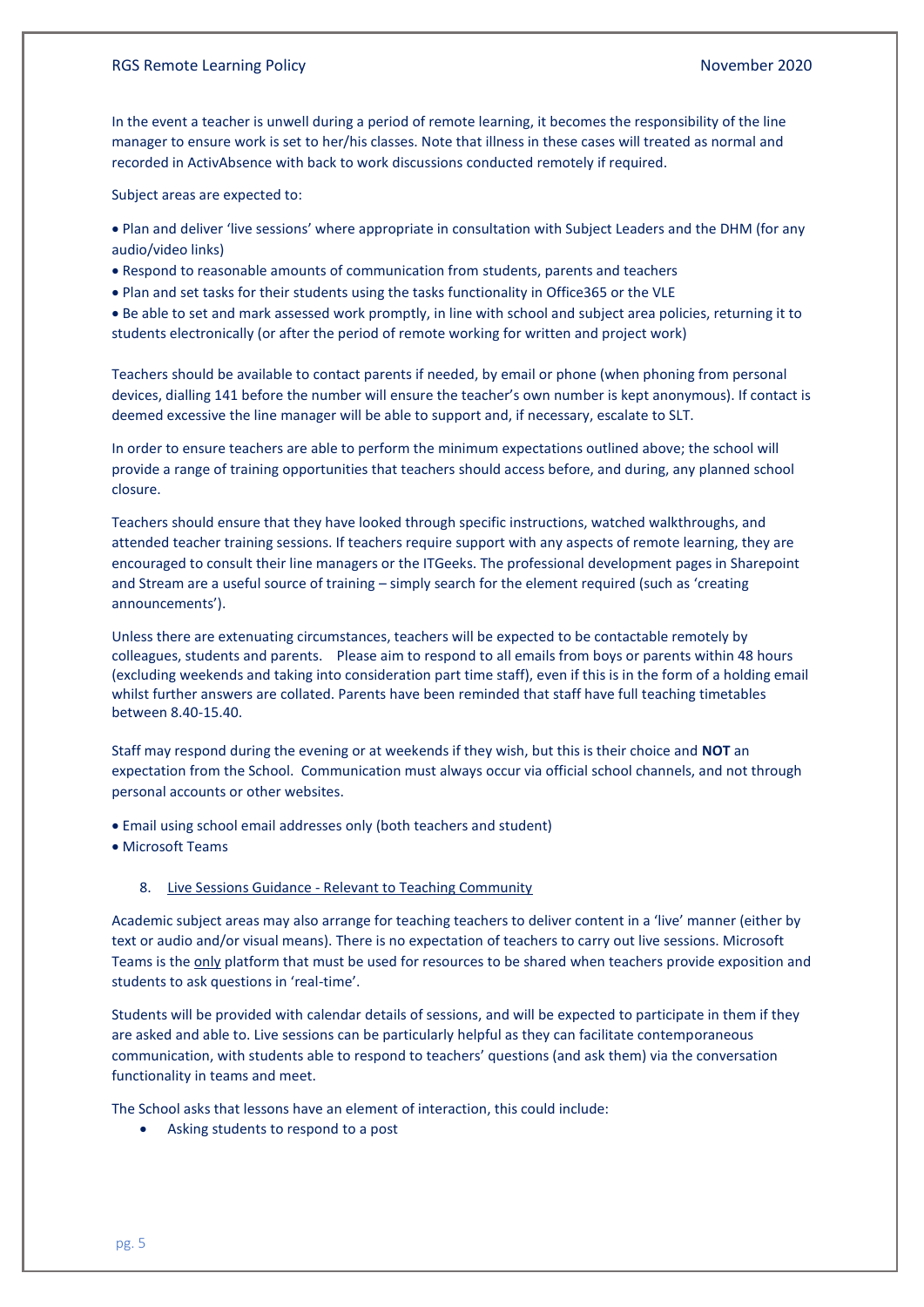- Providing part of a live lesson please, however, be mindful that boys cannot respond to live questions if they are in a cover class with 30 other boys. This is very difficult for cover staff to manage.
- Providing a pre-recorded PPT
- Providing quizzes

In a live session, there is no need for teachers or students to broadcast audio or video, as the text (conversation) function is adequate**. Teachers who wish to use the audio/video functions must record the session.** 

Teachers must not engage in any 1:1 virtual teaching sessions.

#### 9. Assessment Guidance - Relevant to Teaching Community

Providing timely and helpful feedback is a cornerstone of good teaching and learning, and whilst this may be more challenging with remote learning, teachers will endeavour to provide regular feedback to students on pieces of work that they are required to submit as detailed in the Expectations documents earlier.

Under normal circumstances, not all pieces of work are formally assessed by teachers and this would continue to be the case should the school employ remote learning. Assessed work will be set using Teams or the VLE, with clear due dates given to students for completion, thereby helping students to organise their time.

Students and teachers should keep accurate records of all work completed, submitted and assessed.

Given the nature of the tasks, the type of feedback teachers can provide may not have the same format as marking an exercise book. Teachers are encouraged to ensure, when they set assessed work, that it is designed in such a way that meaningful feedback may be provided. Possible methods may include:

• Providing whole class feedback rather than feedback on individual pieces of work – this is an effective way of providing feedback, supported by findings from educational research

• Using the "Comments" function on online documents on Office365

- Providing feedback directly within the Assignment
- Sending a direct email to students with specific feedback / targets
- Feedback via another website / piece of software (e.g. onenote, SenecaLearning, MyMaths)
- Recording oral feedback and sharing an audio file with the student

Additional functionality is available in Office365 or the VLE, if teachers want to create assignments for students to complete. These might include, for example, the creation of a tailor-made quiz (containing either multiple choice or extended answers) and teachers are able to use assignments to give feedback.

# 10. Safeguarding during a school closure - Relevant to Teaching Community

In the event of a school closure, pupils, parents and teachers are reminded that the school's Child Protection and Safeguarding Policy still applies to all interactions between pupils and teachers. In that policy, there are specifically prohibited behaviours and reporting obligations to which teachers must adhere, whether they are at home, in the community or at school. More advice on safeguarding and pastoral issues is available in the guidance for teachers document. Any questions or concerns about safeguarding should continue to be raised to the Designated Safeguarding Lead Dawn Booth [dcb@rgshw.com](mailto:dcb@rgshw.com) .

11. Remote Learning in relation to boarders - Relevant to Boarding Community

It is expected that wherever possible, whether it be a short-term school closure or extended school closure, that the boarding house would remain open if this is deemed possible. It is evident that extended closure of boarding can place both our boarders and their parents under undue stress, with many students boarding due to parent's work commitments.

Boarders will be offered the opportunity to remain in boarding during a closure.